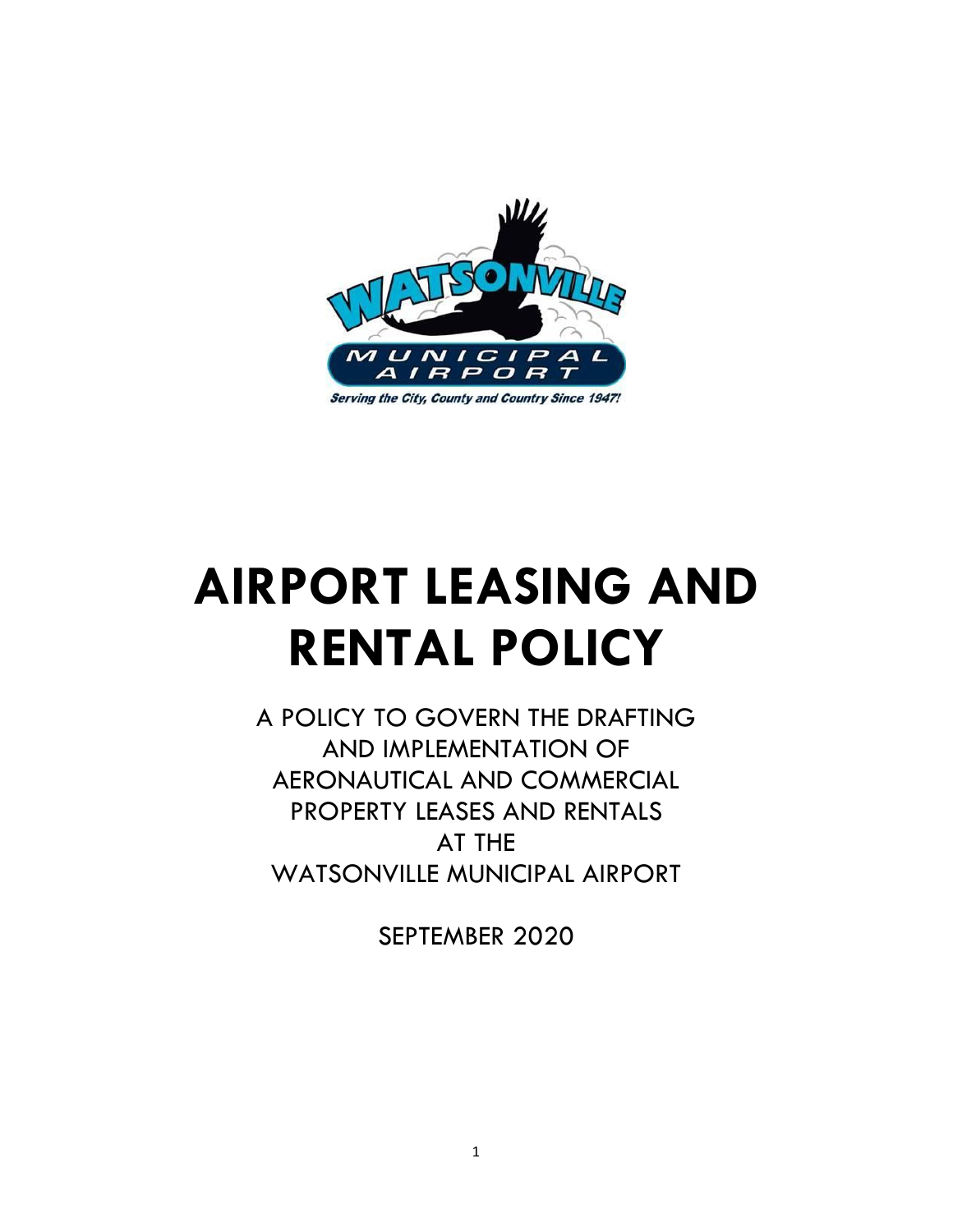**TABLE OF CONTENTS**



# **WATSONVILLE MUNICIPAL AIRPORT PROPERTY LEASING AND RENTAL POLICY**

| Section 1 General Statement of Policy                       | 3               |
|-------------------------------------------------------------|-----------------|
| <b>Section 2 Definitions</b>                                | $\overline{4}$  |
| Section 3 Exclusive Rights                                  | 6               |
| Section 4 Requests for Lease or Rental                      | 7               |
| <b>Section 5 Lease Application Process</b>                  | 8               |
| Section 6 Action on Lease Application                       | 9               |
| Section 7 Competitive Request for Proposal Process          | 10 <sub>o</sub> |
| Section 8 Standards for Leasing or Renting Airport Property | 12              |
| Section 9 Written Lease                                     | 17              |
| Section 10 FAA Required Lease Provisions                    | 17              |
| Section 11 Rentals, Rates, Fees, and Charges                | 17              |
| Section 12 Construction of Leasehold Improvements           | 19              |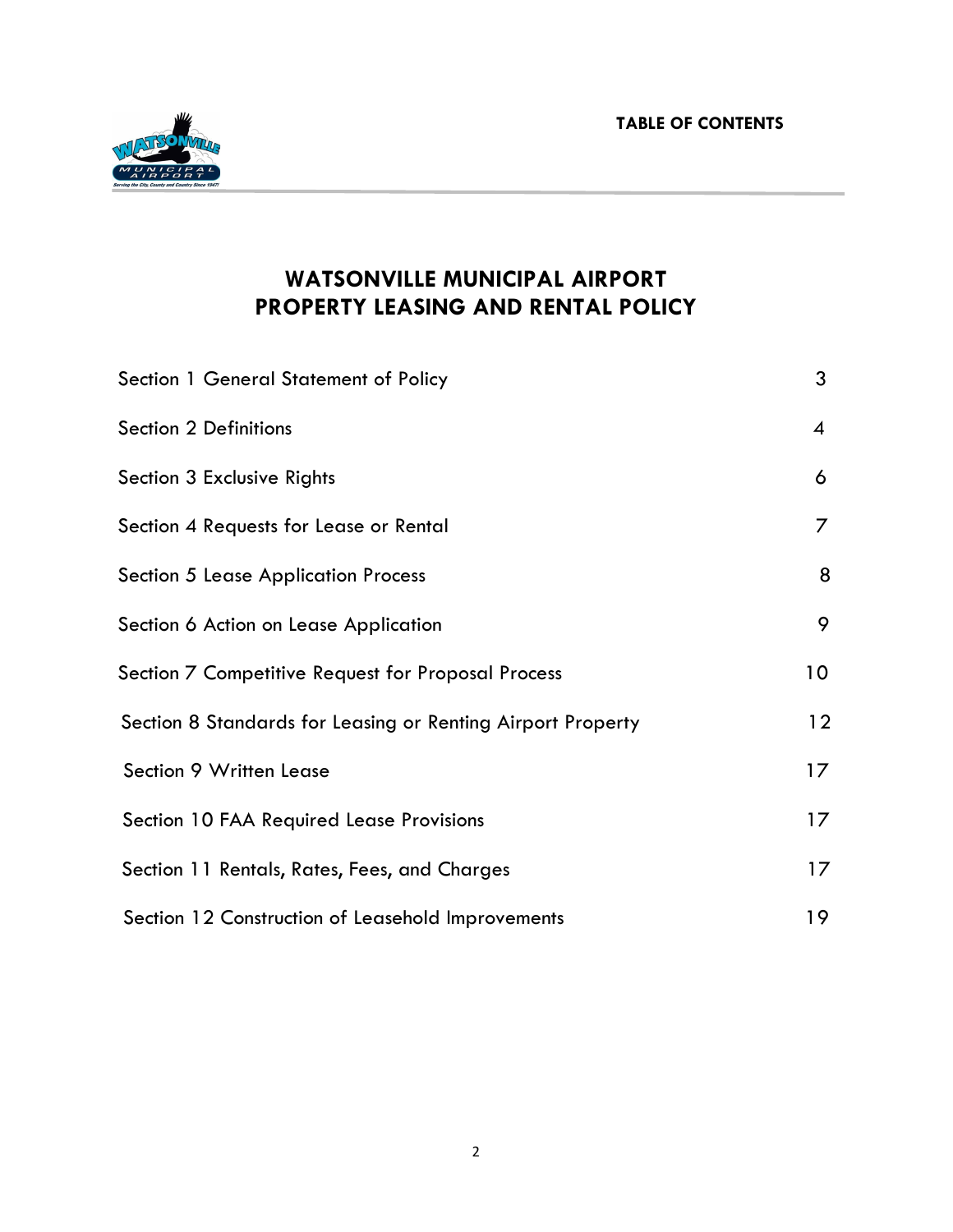

# **Section 1 - General Statement of Policy**

**Watsonville Municipal Airport Operated for Benefit of the Public**. A component of the airport's operation for public benefit is leasing and renting airport property.

The City of Watsonville, as airport sponsor and recipient of Federal Aviation Administration (FAA) Airport Improvement Program (AIP) grants, is obligated to operate the Watsonville Municipal Airport for the use and benefit of the public.

Through providing property Leases, Rentals and Permits, the Airport is operated for the use and benefit of the public and is made available to all types, kinds and classes of aeronautical activities on fair and reasonable terms and conditions without unjust discrimination.

Further, the City leases property at the Airport for certain non-aeronautic uses to provide economic development to the community, and as a funding source to support the Airport as a "Enterprise Fund". Given these obligations, the City has directed Airport Management, per Chapter 18 of Title 7 of the Municipal Code and as part of its on-going responsibilities, to establish this policy setting forth a standardized system and process for leasing, renting and permitting occupancy of Airport property.

In furtherance of this objective, the Airport leases, rents and permits occupancy/use of property, as depicted in the most recent version of the FAA approved Airport Layout Plan, and Airport Regulations (specifically Aviation Storage Units) based on the following principles:

- $\checkmark$  Promotion of aeronautical activities for the benefit of general aviation, the Watsonvillearea community while preserving of the City's investment in the Airport
- $\checkmark$  Facilitation of orderly management of the Airport and ensuring consistent quality of facilities at the Airport
- $\checkmark$  Providing equitable and uniform treatment of all Lessees and permittees
- $\checkmark$  Ensuring compliance with applicable laws, regulations, policies, guidelines, and requirements as they relate to the application and acceptance of Federal Funds
- $\checkmark$  Enabling conformity with the FAA approved Airport Layout Plan
- $\checkmark$  Making the Airport available for public use, on reasonable terms without unjust discrimination
- ✓ Maintaining a fee and rental structure with the goal of financial self-sufficiency

Persons seeking to provide a Commercial Aeronautical Activity at the Airport shall also be obligated to adhere to the Airport Minimum Standards and Airport Regulations.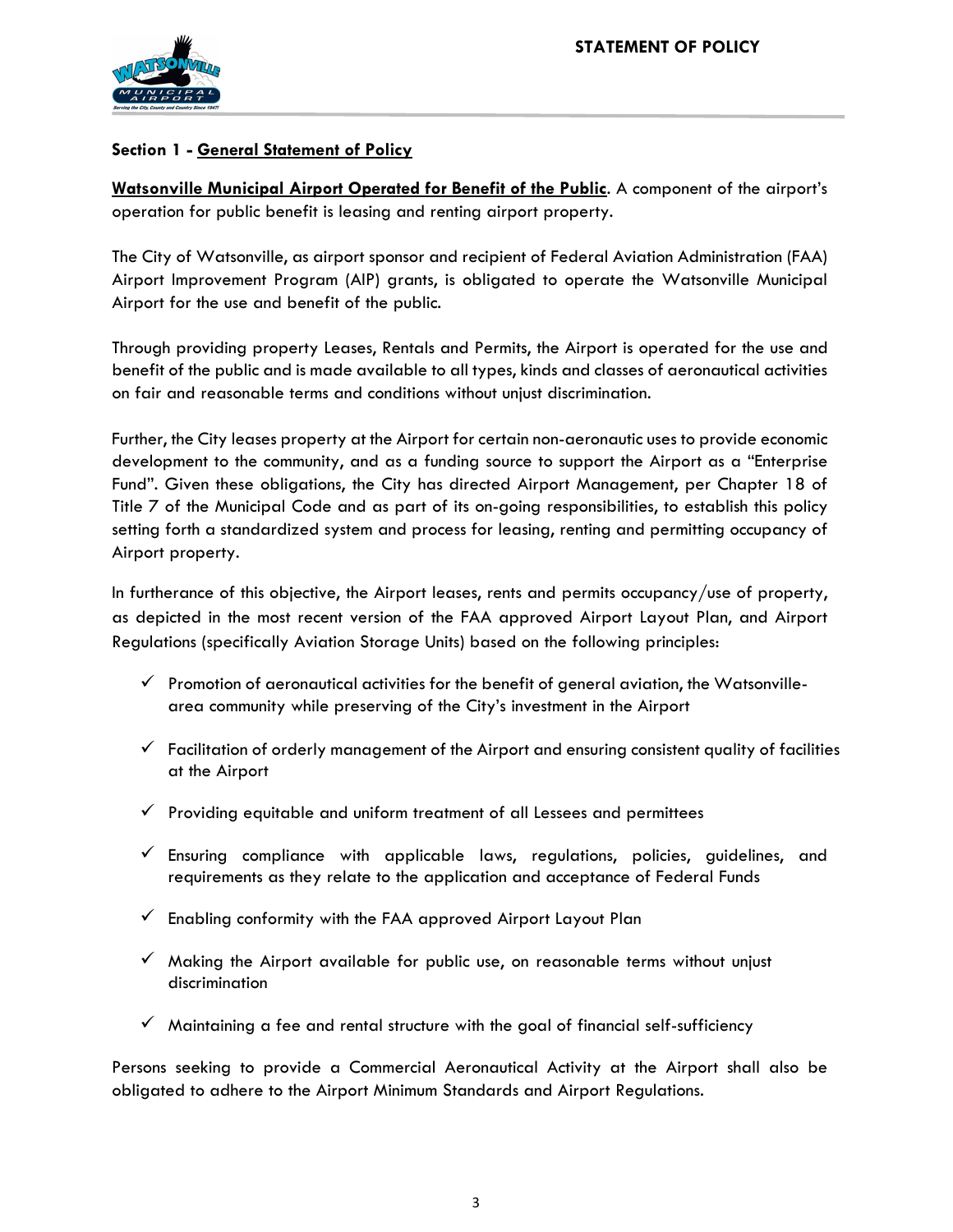

# **Section 2 - Definitions**

For purposes of this Leasing and Rental Policy, the following definitions shall apply:

Aeronautical Activities or Services: means any activity or service conducted at the Airport that involves, makes possible or is required for the operation of aircraft, or that contributes to or is required for the safety of such operations.

Airport: means Watsonville Municipal Airport and all of the area, buildings, facilities, and improvements within the exterior boundaries of such airport as it now exists, or as it may hereafter be extended or enlarged.

Airport Development Standards Policy: refers to a document established, and amended from time to time by the Airport Director, to set standards for the engagement, vetting and management of aeronautical and non-aeronautical commercial activity development at the Airport.

Airport Director: means the individual employed and authorized by the City Manager to oversee the operations, maintenance and finances of the Airport, or the person authorized by the Airport Director to act for or on behalf of the Airport Director, with respect to any particular matter. The Airport Director is the primary contact for the FAA.

Airport Layout Plan (ALP): means the FAA approved and Airport adopted drawing, as may be amended from time to time, which reflects an agreement between the FAA and Airport depicting the physical layout of the Airport. The ALP reflects the existing and proposed allocation of areas of the Airport to specific operations and support functional usage.

Airport Leasing Policy: refers to this document as established and amended from time to time by the Airport Director, to govern the safe, orderly, and efficient leasing of Airport property.

Airport Minimum Commercial Standards (Minimum Standards): means the Airport Minimum Standards for Commercial Aeronautical Service Providers at the Watsonville Municipal Airport as administratively implemented by the Airport Director, and amended from time to time.

Airport Regulations: means the policies, procedures, and regulations, established and amended from time to time by the Airport Director, to govern the safe, orderly, and efficient use of the Airport.

Airport Sponsor: means the City of Watsonville under the FAA guidelines and requirements to operate a public use airport facility.

Applicant: means a Person applying to the City to Lease Airport property.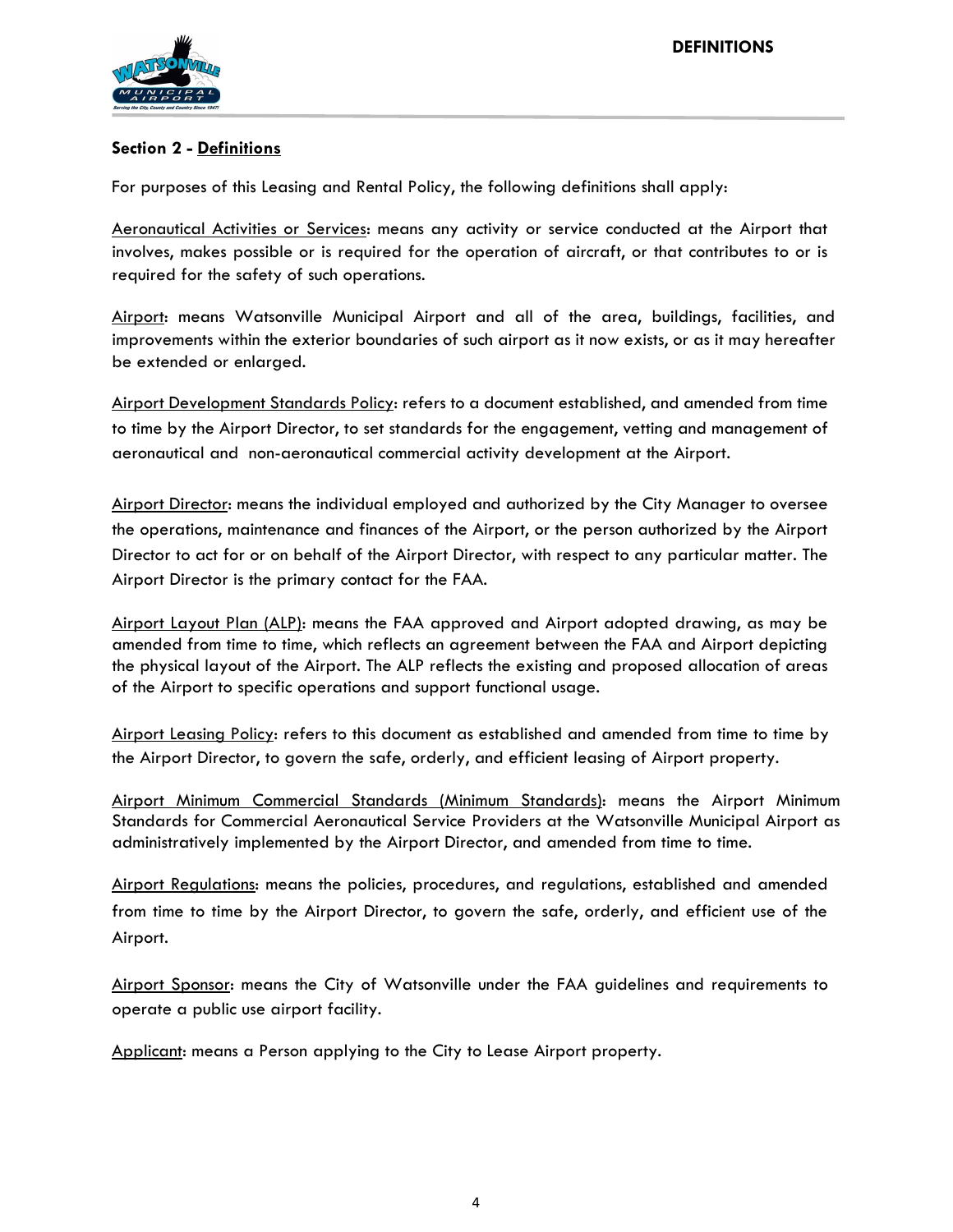

Aviation Storage Units: are essentially a closed structure to store aircraft (i.e Corporate Hangars, Box Hangars and Nested "T"-Hangars) or a smaller enclosure (Mini-Hangars, Middle and End Rooms) to storage aviation related components, equipment or items permitted by Airport Management.

City: means the City of Watsonville, owner and operator of the Airport, acting by or through the Watsonville City Council, the City Manager, the Airport Director, or any duly authorized employee, agent or instrumentality of the City of Watsonville. Discretion, opinions and approvals of 'City' under this section refer to the responsibilities and authorities delegated to the City Council and designated City staff members as may be assigned these tasks through adopted policy.

City Council: means the duly elected legislative body governing the City of Watsonville.

Commercial Aeronautical Activity: means an Aeronautical Activity for commercial purposes as defined in the Minimum Standards.

FAA: means Federal Aviation Administration.

General Aviation: means all phases of aviation other than military aviation and scheduled or nonscheduled commercial air carrier operations.

Lease: means a contract between the City and any Person wherein the City grants the use or occupancy of Airport property and certain leasehold interests for a specified period in exchange for a specified rent.

Lessee: means any Person obtaining a Lease from the City to occupy space and hold certain leasehold interests at the Airport.

Permit: means the Airport's authorization and consent, normally on a month-to-month basis, to occupy an Aviation Storage Unit in accordance with Airport Regulations.

Person: means and includes any individual, corporation, partnership, association, company, business, trust, joint venture or other legal entity.

Shall: the word 'shall' is always mandatory and not merely directory.

State: means the State of California.

Sublease: means a written agreement, approved by the City, stating the terms and conditions under which a third party leases space from a Lessee for the purpose of providing aeronautical or non-aeronautical services or activities at the Airport.

Term: means the total period of time in which that Lease may or might remain in effect. (For instance, a Lease for an initial period of 3 years, which may potentially be extended for an additional 2-year period, is a Lease for a term of 5 years).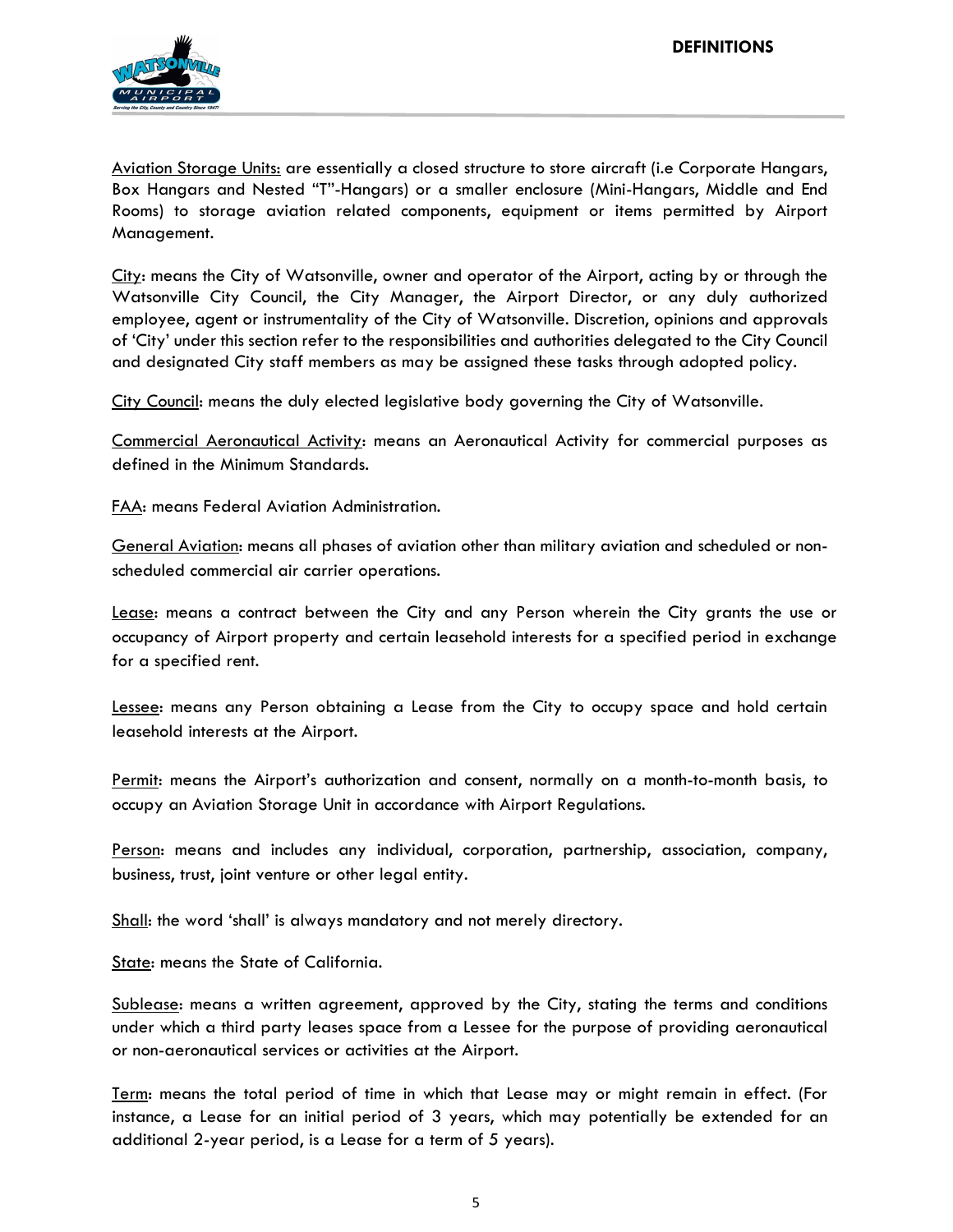

# **Section 3 - Exclusive Rights**

A. Federal law forbids the granting of an exclusive right to provide aeronautical services at an airport on which federal funds have been expended. An exclusive right is a power, privilege or other right excluding or debarring another from enjoying or exercising a like power, privilege or right. The City will not grant any such special privilege or monopoly in the use of public use Airport facilities.

B. It is the policy of this City not to enter into or promote any understanding, commitment, or express agreement to exclude other reasonably qualified Lessees; the presence on the Airport of only one Lessee engaged in a particular aeronautical service(s) will not, in and of itself, indicate that an exclusive right has been granted.

C. Accordingly, those who desire to enter into a Lease, Rental agreement or Permit with the City to engage in an aeronautical activity should neither expect nor request the City to exclude others who desire to engage in the same or similar activities. The opportunity to engage in an aeronautical activity shall be made available to those meeting reasonable qualifications and standards relevant to such activity and as space may be available at the Airport for such an activity.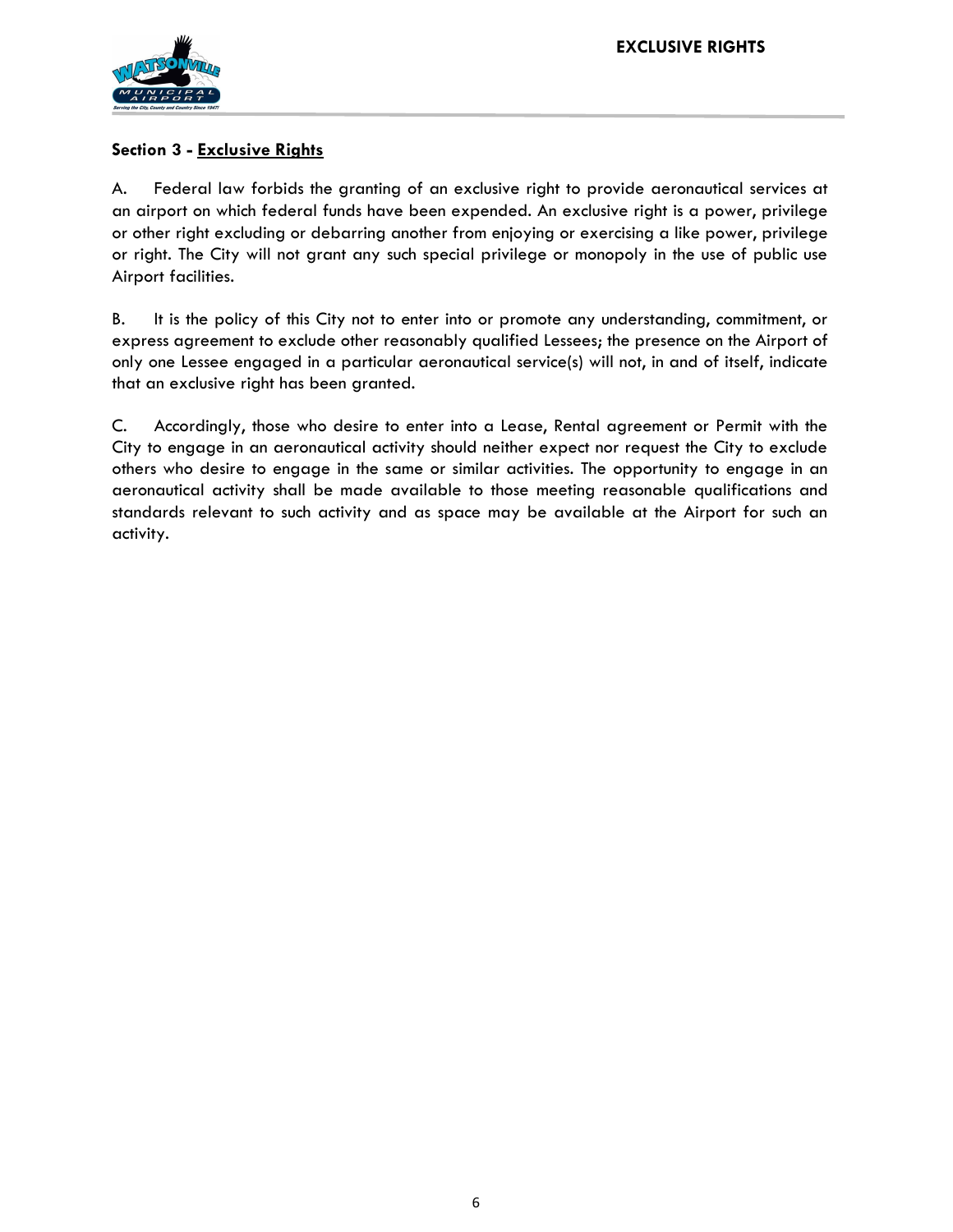

#### **Section 4 – Requests for Leases or Rentals**

A. Written Application Required. Any Person desiring to enter into a Lease or Rental with the City for permission to occupy Airport property shall make a written application to the Airport for such permission. Applications for Rental opportunities are per letter stating an interest in specific property. Applications for Leases are detailed in Section 5 below.

B. Applicant Must Demonstrate Qualifications. If an Applicant is seeking to engage in a Commercial Aeronautical Activity, he/she shall also provide all application information and materials required by the Airport Minimum Standards.

Lease application materials shall consist of a fully executed Application Cover Sheet, all the information specified in this Leasing Policy, the Airport's Minimum Standards, if applicable, and all documentation deemed necessary by the City for a full and complete analysis of the Applicant's qualifications. The Cover Sheet shall include the stated benefit that will accrue to the aviation public, not-for-profit entities, and commercial activities, from the Applicant's proposed use of Airport property.

C. Space Limited to Demonstrated Need. A single aeronautical activity, although meeting all reasonable standards and qualifications, shall be limited to a lease of such space as is needed for that activity.

When an Applicant seeks to lease or rent property from the City, he/she must provide evidence of demonstrated need for the Airport property in question. The City will only agree to lease or rent the amount of property/land justifiably required for the specific use. Additional property/land for unsubstantiated future expansions is not allowed.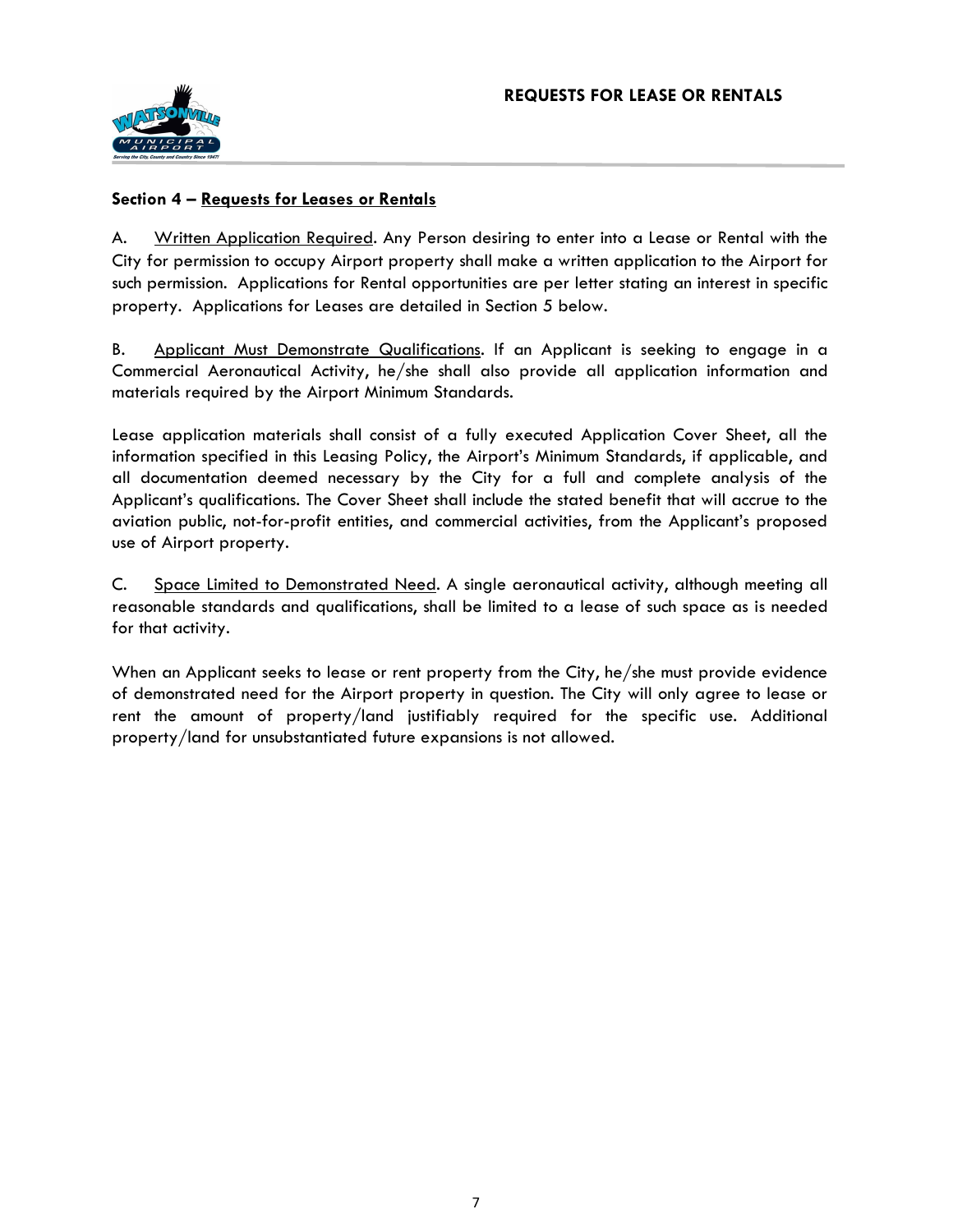

# **Section 5 – Lease Application Documents**

Each application for Lease of Airport Property shall be in writing and in sufficient detail to discern the complete qualifications of the Applicant and shall include, as a minimum, the following:

- A. A Cover Sheet briefly describing the proposal, the offered lease rate, and other key summary information, including the details listed below.
- B. The name, address, electronic mail address, and telephone number of the Applicant.
- C. The amount, size, and location of the land and/or facilities desired to be leased.
- D. Descriptions and cost estimates of any proposed capital improvements to be undertaken by the applicant, or proposed to be provided by another party. This specifically includes tenant improvements if the lease proposal is for an existing building.
- E. The types and amounts of insurance coverage to be maintained for the proposed use of Airport property.
- F. A current financial statement prepared or certified by an independent certified public accountant and certified by the Chief Financial Officer of the Applicant.
- G. To the extent allowed by law (if any), proposed applications for Leases, and the financial terms thereof, shall initially be maintained as confidential, for discussion between staff and the Applicant, and for discussion among staff, the Applicant and the City Council and Airport Commission in executive session only.
- H. Evidence, in a form acceptable to the City, of the Applicant's financial ability to complete construction of proposed capital improvements (see "D." above) in one of the following forms:
	- a. Performance bond equal to cost for constructing proposed improvements.
	- b. An irrevocable letter of credit guaranteeing funds to complete the project
	- c. An escrow agreement administered by a title and escrow company; or
	- d. A trust administered by a commercial bank.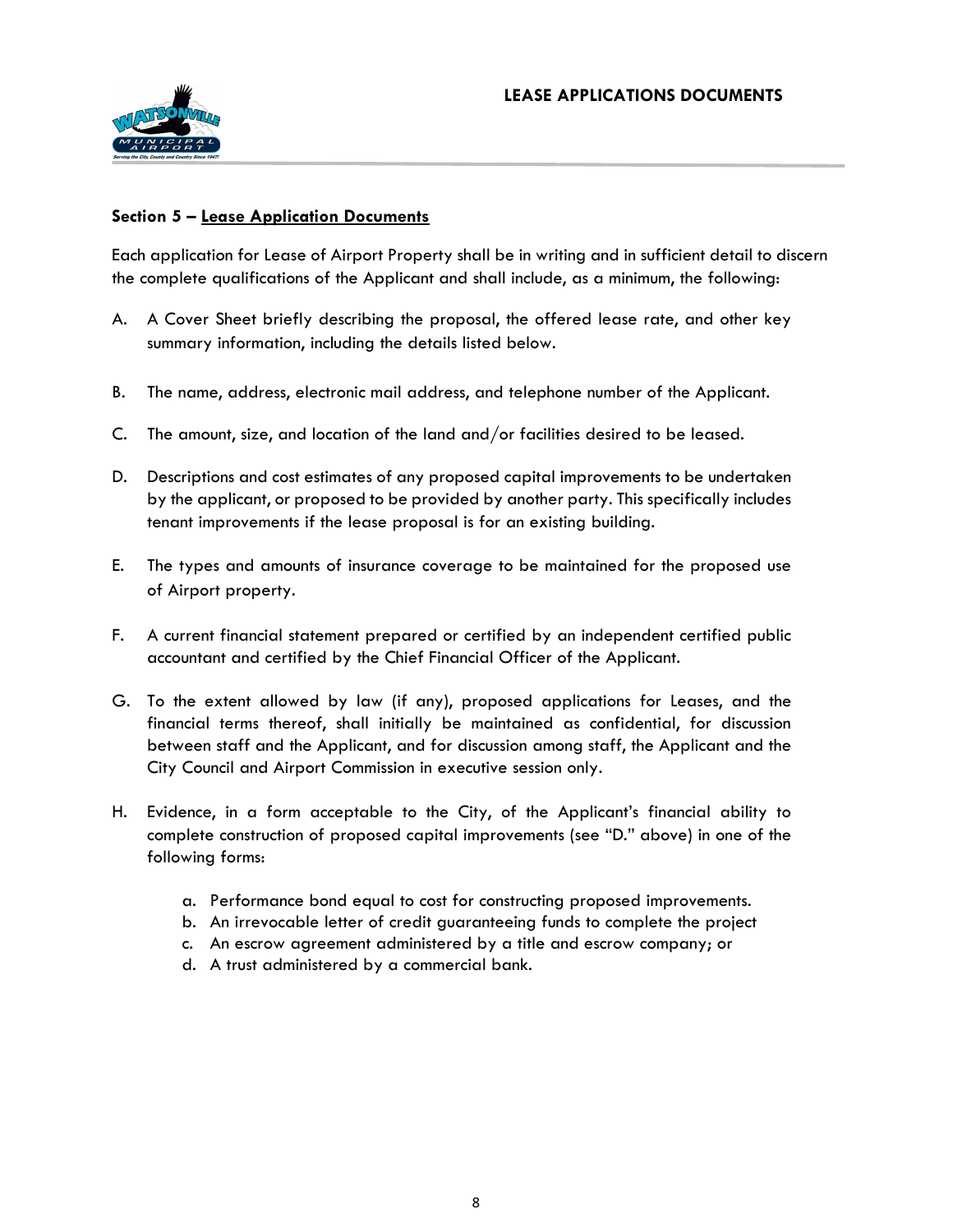

# **Section 6 - Action on Lease Application**

After an application has been completed and materials are submitted in accordance with Section 5, the Airport may either recommended or reject. Recommendations are submitted to the City.

The City may deny any application if, in the City's opinion, any one or more of the following:

- A. The Applicant's proposed use of Airport property or construction of leasehold improvements will create a safety hazard on the Airport.
- B. The granting of the application will require the City to spend funds, supply labor or materials in connection with the proposed activity, or the activity is expected to result in a financial loss to the City.
- C. Inappropriate, inadequate, or insufficient space exists at the Airport to accommodate the proposed activity or business.
- D. The development or construction necessary to accommodate the proposed business does not conform to land uses specified on the FAA-approved ALP.
- E. The development or use of the area requested by the Applicant will result in congestion of aircraft or buildings or will result in unduly interfering with other Airport operations.
- F. The Applicant does not meet the requirements of the Airport Leasing Policy.
- G. The Applicant has either intentionally or unintentionally misrepresented or omitted any pertinent information in the application or in supporting documents.
- H. The Applicant has a record of violating Regulations of the Airport or of any other airport, FAA regulations, or any other federal, State, or local statutes, laws, rules, or regulations.
- I. The Applicant has defaulted in the performance of any lease or any other agreement with the City or other airport(s).
- J. The Applicant does not, in the opinion of the City, exhibit adequate financial responsibility to undertake the project based upon financial information provided.
- K. The Applicant cannot provide acceptable surety in the amount required by the City.
- L. The proposed activity or development is not in the best interest of the Airport or the public.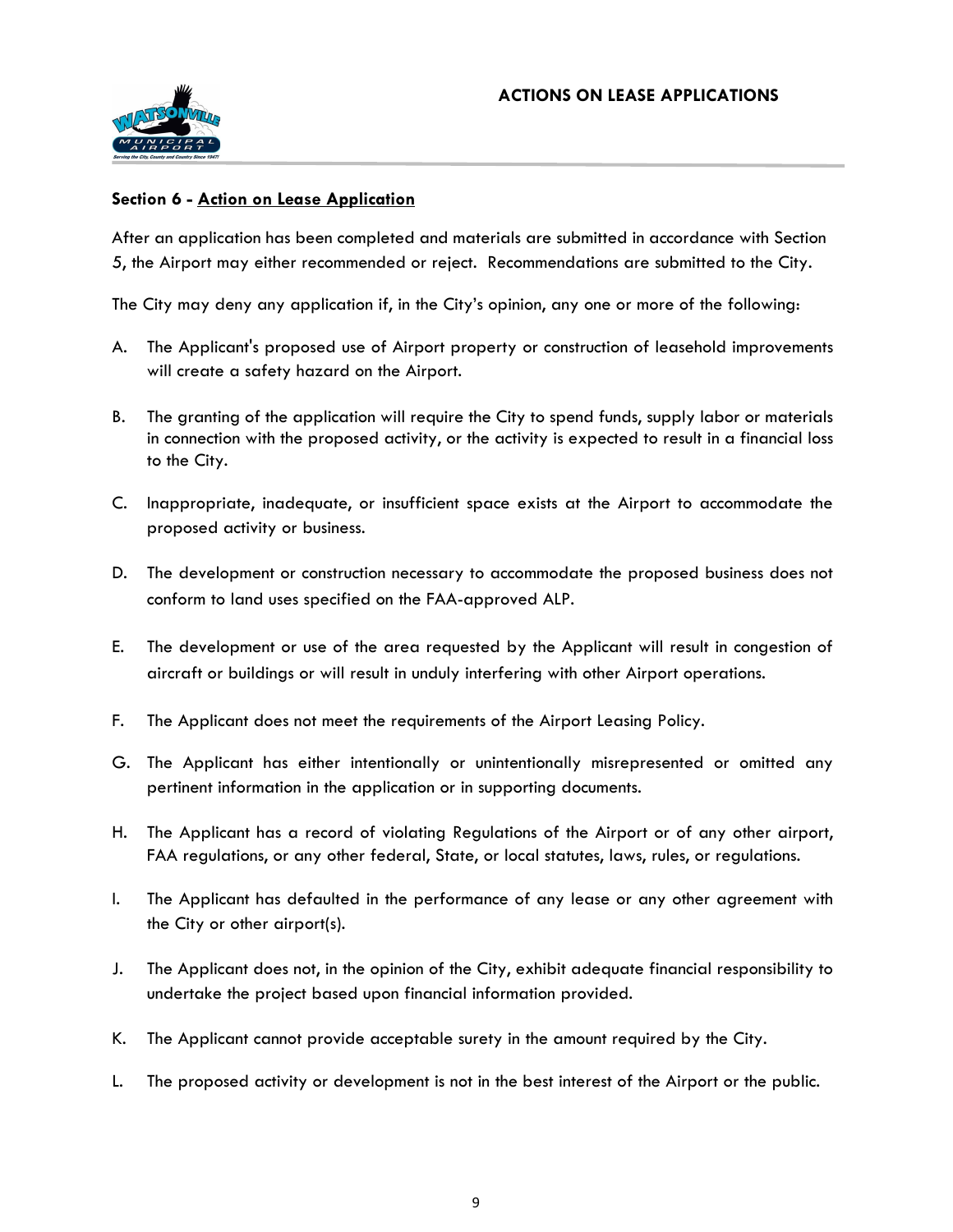

# **Section 7 – Competitive Request for Proposal Process**

Upon receipt of a lease application determined by the Airport to be acceptable, the City may issue a public notice of its intent to consider awarding a lease to the Applicant. The purpose of such action, should the City in its sole discretion determine it to be appropriate, is to gauge the level of market demand and competitiveness for the proposed activity or use of the site at the Airport.

Among the factors that can help determine whether competitive bidding should be utilized are:

- $\checkmark$  Size and proposed use of the property.
- ✓ Level of market demand for use of Airport property.
- $\checkmark$  Whether property is going to be used for aeronautical or non-aeronautical purposes.
- $\checkmark$  Whether the property is developed or vacant.
	- $\circ$  If the property is vacant, what is the proposed use; what type of improvements will be developed; how many employees will be working there?
	- $\circ$  Is there infrastructure (such as utility lines) already in place or will they need to be installed, and if so, by whom?
- $\checkmark$  Financial strength and experience of the proposed tenant
- $\checkmark$  Economic impact the proposed project will have on the Airport and/or the City.
- $\checkmark$  Will it generate new revenue for the City or generate new activity at the Airport?

If issued, the notice shall invite other interested and qualified Applicants interested in the space to be occupied by the Applicant to submit written expressions of interest in the Airport property under consideration, on or before the date on which the City will consider approving the Applicant's Lease at a City Council meeting. The notice will also list the criteria to be utilized by the City in making its selection.

In the event the City receives no other expressions of interest in the Airport property in question, the City may proceed to grant or deny the Applicant's request based on the merits of the application and without further advertisement.

Should the City receive written expressions of interest from one or more other potential Applicants interested in obtaining a Lease for the property in question, the City shall postpone making its decision on the Applicant's request for a Lease until such time as the City has had an opportunity to collect materials from the other potential Applicants and to negotiate with each interested party to ascertain which party is willing and able to enter into a Lease that will be most advantageous to the City and the public using the Airport. (To the extent allowed by law, all such applications shall be treated as confidential, for discussion between staff and Applicants, and among staff, the Applicants and the City's Council and Commission in executive session only).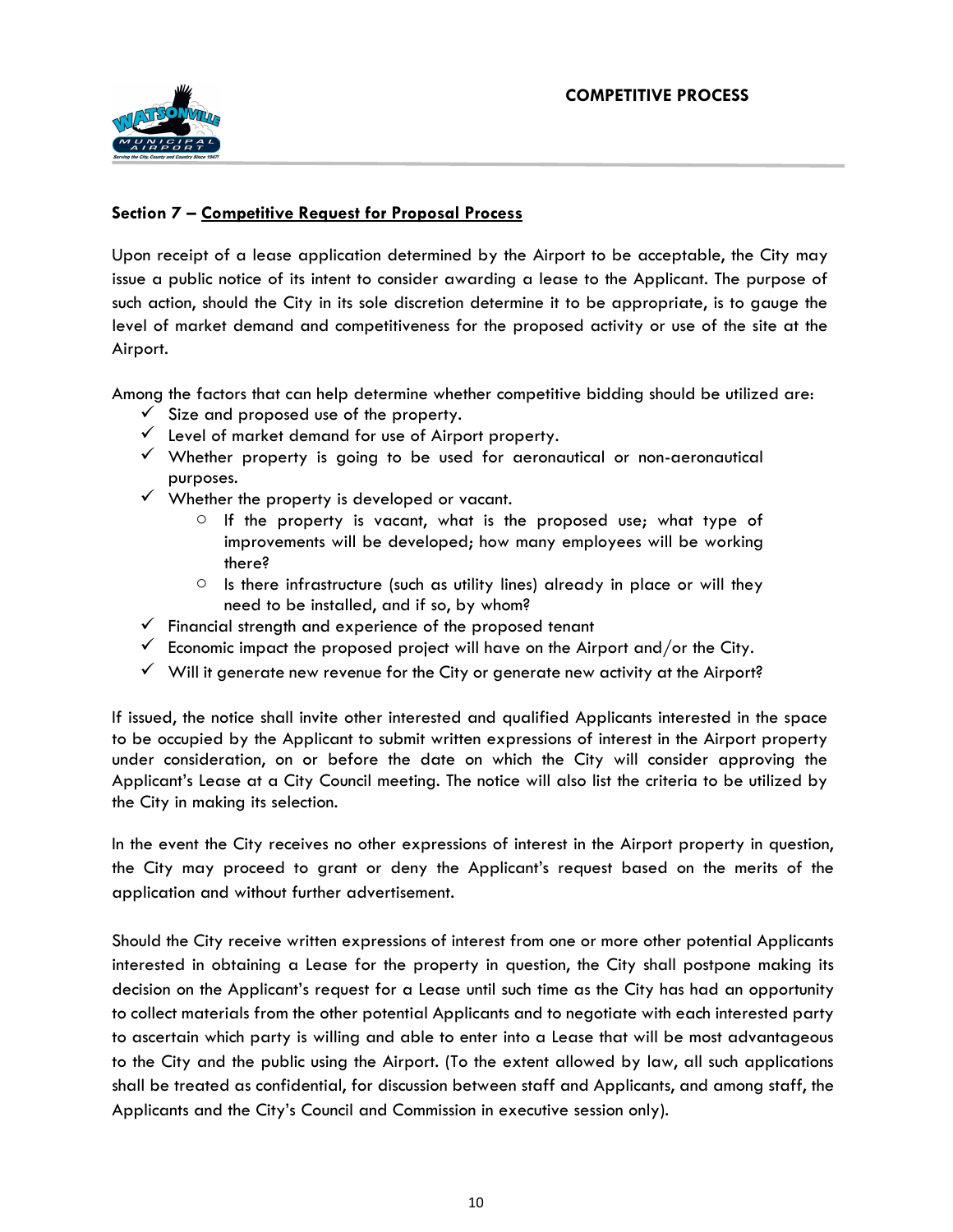

In making its final decision regarding the use or disposition of the Airport premises and privileges in question, the City may reject a higher (financial) application and accept a lower one from a responsible Applicant, and award the lease in question to the lower bidder, if, in the City's opinion, some reason affecting the interest of the City, or the public using the Airport, makes it advisable to do so.

An objective of City policy is to attract interested potential lessees. Lease rates and specified lease terms are firm but may contain the ability for City to approve negotiation of such prices and terms if it is found to be in the best interest of the City and the airport.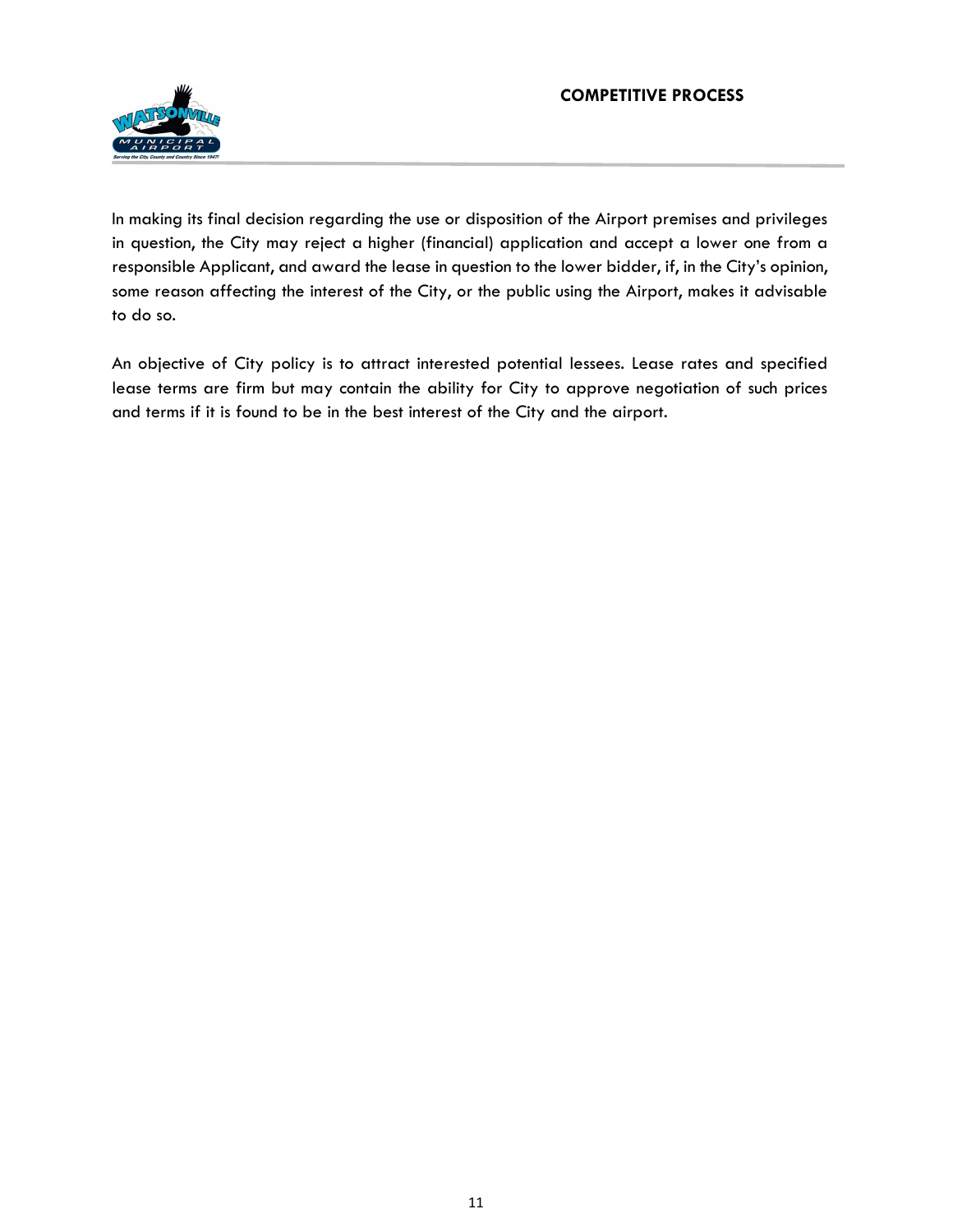

#### **Section 8 - Standards for Leasing or Renting Airport Property**

A. Lease Classification. The City will address each airport lease and/or proposed airport lease for the purpose of definition and relevance to airport use according to the following classifications:

✓ *Commercial Aviation* (Specialized Aviation Support Operation, SASO) – Any commercial service facility allowing single or multiple aviation service disciplines to be accommodated on one site.

✓ *Non-aviation Commercial/Industrial* – Any entity that provides benefit to the airport, the community, or the local economic base through services or employment provided, which remains compatible with the Airport existence.

✓ *Public Facility* – Government sponsored and publicly operated uses that provide benefit to the airport, aviation, or the local communities are part of this category.

✓ *Non-profit Entities* – A number of uses qualify as non-profit organizations and valid services that benefit not only aviation, but also a variety of public causes and concerns. Rental agreements are therefore justified.

✓ *Unimproved Land* – The occasional need to enter into leases and use agreements for uses which utilize larger amounts of land but without specific definition or qualification. Occasional airport/aircraft operations require large areas for specific short-term purposes, i.e. farming or harvesting grasslands.

B. Rental Classification. The Airport will address each airport property rental agreement as only a month-to-month agreement which may be ended by mutual agreement with a thirty (30) day notice. Typical month-to month rental agreements require a permit agreed to by both the Airport and Renter. Examples of such agreements are:

- $\sqrt{\phantom{a}}$  Access to airport property (e.g. thoroughfare)
- ✓ Per use or one-time agreement (e.g. staging area or Airport Emergency support)

# *Note Aviation Storage Units are not governed or administered via this policy. ASUs are governed by Airport Regulations on a month-to-month permitted basis.*

C. Requests for Additional Space. If the need for additional space becomes apparent for or in connection with a new or expanded activity, one not authorized by the Lessee's existing Lease, the request for additional space may be treated by the City as one for a new Lease.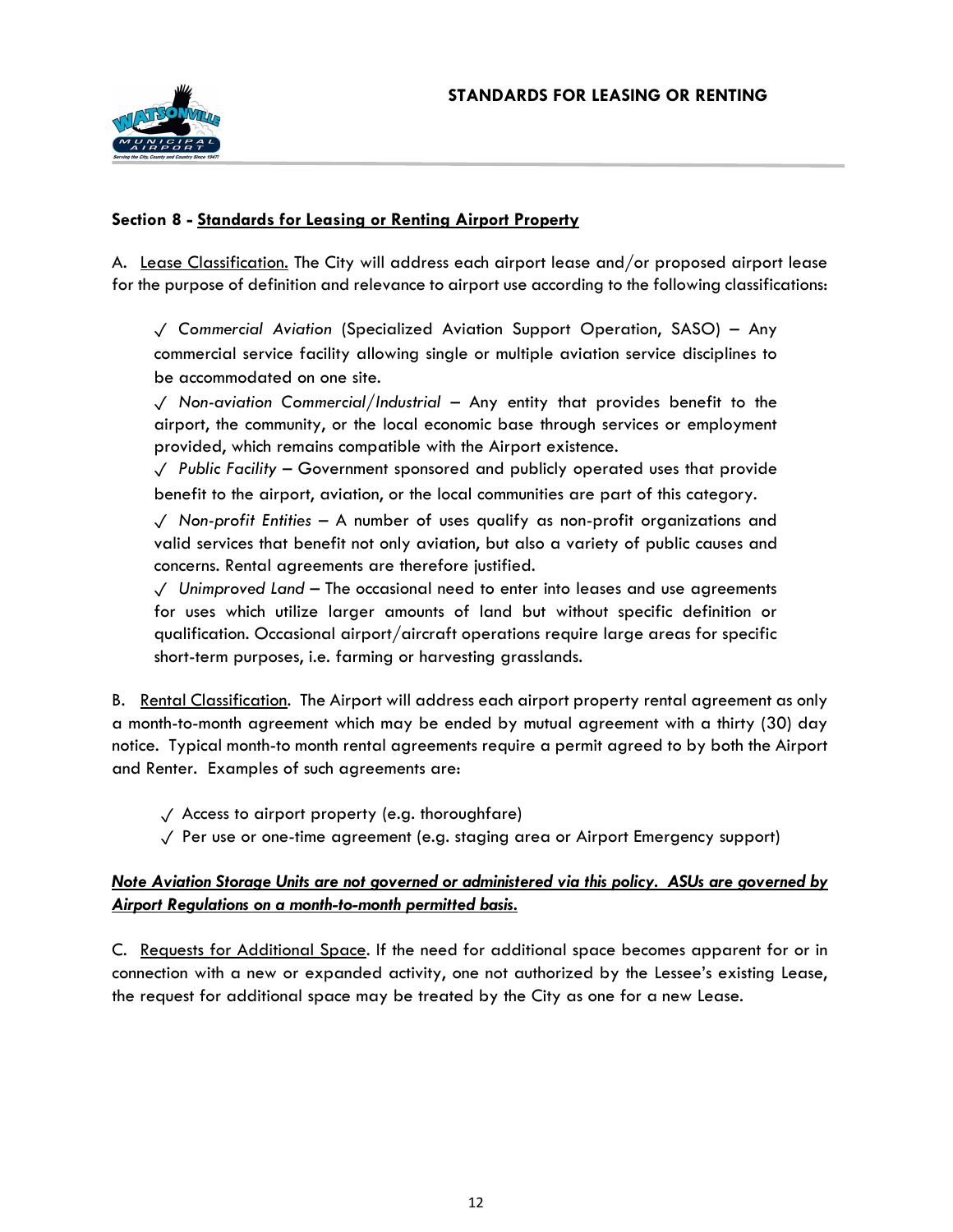

D. Lease Term. The Term is categorized according to the following considerations:

1. Operating space within an existing (City-owned) building where minimal initial investment is required to start up the operation.

- 2. The designation of the facility or proposed property on the ALP.
- 3. The Lessee's proposed use of the property.
- 4. The Lessee's proposed capital investment in facilities.
- 5. Long-term development of unimproved land.

While subject to specific negotiations between the City and each Lessee, the City would generally offer Terms as follows:

- $\checkmark$  Existing Facilities Requiring No Capital Investment: 2 4 years
- $\checkmark$  Leases for construction on unimproved land: All uses: 15 20 years
- $\checkmark$  Leases for construction of facilities requiring greater investment or providing greater benefit to the airport and the community
- $\checkmark$  Options for facility leases are not available
- $\checkmark$  Options for longer term (15-20 years) are possible to extend in 5-year increments, up to a total of 30 years.

Upon receipt of a request to renew a lease, the City shall inspect the leasehold improvements for condition and appearance and viability for continued occupancy. The actual lease agreement shall be reviewed for compliance with its terms and conditions. The City will consider whether the Lessee is or has been in default of any terms and conditions of its Lease as well as the structural integrity, safety, and appearance of the leasehold improvements.

E. Lease Expiration. Standard lease agreements provide guidance relative to the upcoming termination and alternatives available to the Lessee as part of the termination process. At lease conclusion the Airport shall inspect the leasehold to determine their condition and suitability for continued safe and legal occupancy for either an extension or future uses.

The following serves as guidance at lease conclusion.

1. So long as the lease remains in good standing at its conclusion, the lessee may request a new lease term. The City's approval, while not automatic, shall not be unreasonably withheld. In all instances Aviation uses have preference.

2. If, after City inspection, it is determined that the building improvements are not suitable to remain on site, or to be released, the City has the right to require Lessee to remove the building improvements and return the lease site to a bare and clean condition. Site improvements (Curb, gutter, utilities, etc.) may remain.

3. Additionally, under the lease, if not expired, the lessee may assign the leasehold interest and improvements, whereupon the City agrees to enter into a lease assignment with the new leasehold owner, if the assignee meets the required qualifications as specified herein.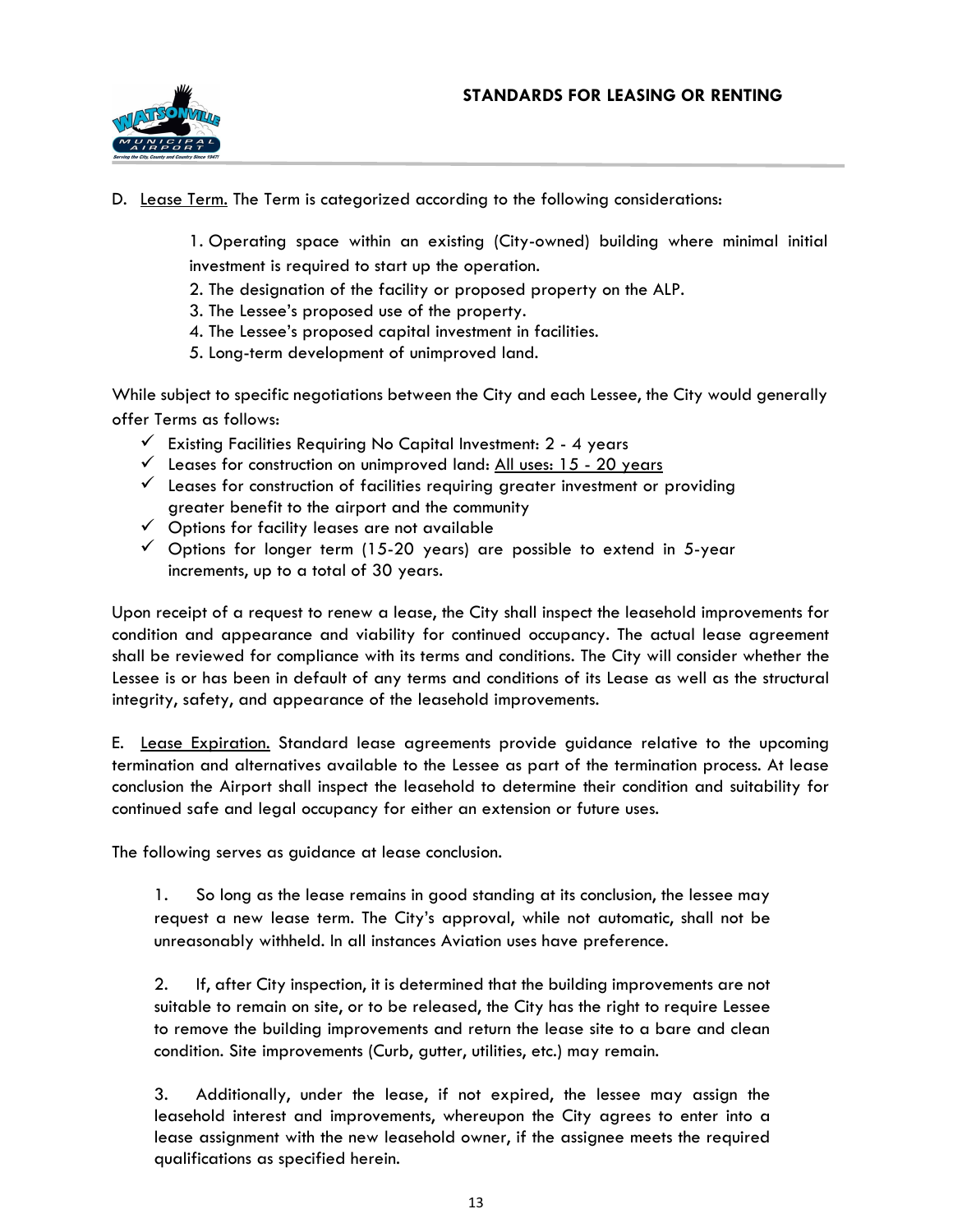

F. Reversion. Upon termination of a Lease, whereby improvements to Airport property were made by the Lessee, if no other arrangement for sale or transfer of improvements has taken place as specified in the sections above, the Lessee shall agree that all said improvements, shall, without compensation from the City, become the property of the City. Under no circumstances shall the party to such a Lease be entitled to any payment by reason of the value of its business, franchise, or improvements.

G. Leases for Private Aeronautical Uses. The City is required to operate the Airport for the maximum use and benefit of the public, and must retain the ability to make reasonable provision for essential support services for those who use the Airport; nevertheless, some private aeronautical uses may be beneficial to the City; for instance, a private flying club might be a desirable and compatible use. Proposed Leases for private aeronautical uses will be evaluated on a case-by-case basis, taking into account long-term plans for the development of the Airport, the benefits which may be derived from the proposed Lease, the potential costs of the proposed Lease to the City, the availability of suitable space, the potential for conflict or interference with the public uses of the Airport, and any other factors the City deems relevant.

H. Adherence to Airport Layout Plan (ALP) Required. The ALP depicts the entire property of the Airport and identifies existing facilities and plans for future development. The ALP reflects the existing and proposed allocation of areas of the Airport to specific operations and support functional usage. No use, occupancy, construction, modification or improvement that is inconsistent with the Airport's FAA-approved ALP shall be viewed as desirable by the City. The conversion of any area of the Airport to a substantially different use than that shown in the approved ALP could adversely affect the safety, utility or efficiency of the Airport. Only upon a determination by the City that a particular construction, modification or improvement would serve the needs of the Airport public for facilities or services, and that a change in circumstances is evident such that the need for space for such facilities or services was not anticipated at the time the most recent ALP was submitted to the FAA for approval, will the City consider making application to the FAA for approval of a revision of the ALP pursuant to the request of an Applicant or Lessee. Nothing contained in this policy shall require the City to make such an application.

I. Development of Vacant Airport Property. Any application for permission to develop vacant airport properties shall ahere to the Airport's Development Standard Policy. This policy, outside the scope of this document defines a set of actions and requirements for the proposed development. Before actual development, the site plan must be approved by the City.

J. Financing Airport Development. The City is under no obligation to provide financing, or to make any improvements to Airport property to facilitate leasehold improvements proposed by an existing or prospective Lessee. If such a Lessee cannot demonstrate the financial means to implement and pay for such development that may be an indication that the proposed development would not be in the best interests of the City or the public using the Airport.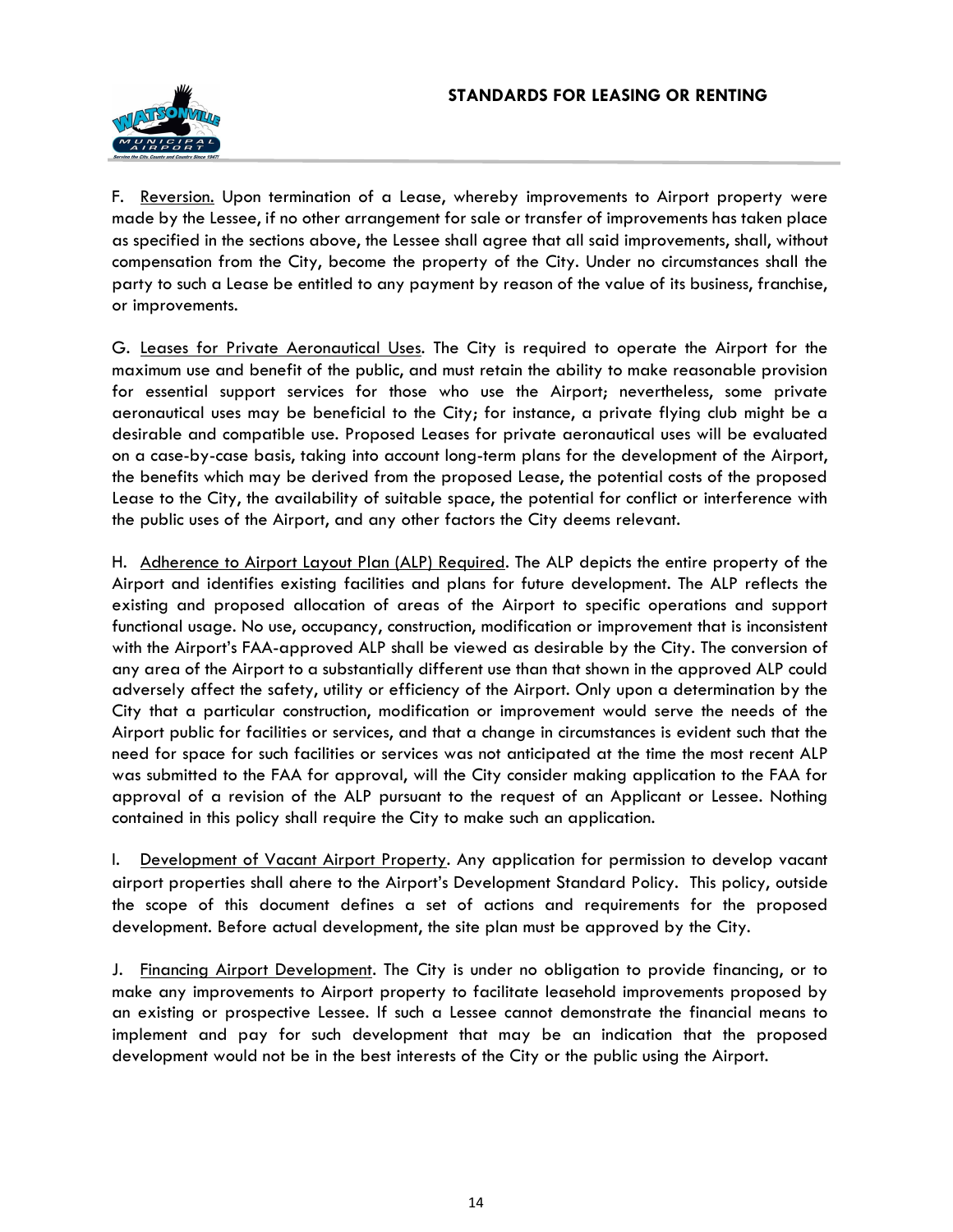

K. Airport Financing Tenant Improvements. The City is under no obligation to finance Tenant Improvements. Nevertheless, once an Applicant or Lessee has demonstrated the requisite financial responsibility, the City may choose to pursue any federal, state or City funds to contribute to the leasehold improvements, if in doing so there would be no diversion of funds away from capital improvements or the Airport capital budget program planned by the City. Additionally the Airport Director is given discretion to provide Tenant improvement credits during the lease term (previously negotiated) or in subsequent lease extensions based on a depreciated value of the Tenant Improvement.

L. General Rights and Privileges Granted. Airport Leases are designed to accomplish one or more of three basic rights or privileges: the right for a Person to use the landing area and other public Airport facilities in common with others so authorized; the right to occupy Airport Property, and to use exclusively, certain designated premises; and/or the commercial privilege or the franchise right to offer goods and services to the public who use the Airport. The City will not enter any Lease without receipt of adequate consideration for the rights granted therein.

M. Control Over Operations. Any Lease granting the right to serve the public on the premises of the Airport shall be subject to terms and conditions reserving to the City sufficient control over operations to ensure that the Lessee will treat patrons fairly. The Lessee must agree to make available its services and facilities on fair and reasonable terms, and without unjust discrimination.

N. Control over Aeronautical Activity and Development. The City will not enter into a Lease that would require it to divest itself of the right to take any action it considers necessary to protect the navigable airspace of the Airport against obstruction, or the right to prevent any Lessee from erecting, or permitting to be erected, any building or other structures that might limit the usefulness of the Airport or constitute a hazard to aircraft. The City will not enter into a Lease that would require it to divest itself of, or limit its right to develop or improve the Airport as it sees fit, regardless of the desires or views of any Lessee and without interference or hindrance from such a party.

O. Airport Minimum Commercial Standards. The Airport Minimum Commercial Standards ("minimum Standards") set forth the qualifications which must be met by a Lessee conducting certain aeronautical activities at the Airport. They establish a basis for practical negotiations between the City and potential Lessees offering such activities; however, prospective Lessees should be aware that the City, if presented with a choice between multiple potential Lessees for a single space or facility, will give preference to:

1. **Aviation specific lessees who offer the Airport and aviation users the highest standard of quality and service which may very well exceed the current Minimum Standards and then to**

2. **Lessees who can offer the City and the public the highest standard of quality and service which may not be aviation specific but are in accordance with Airport's mandate for selfsustainability.**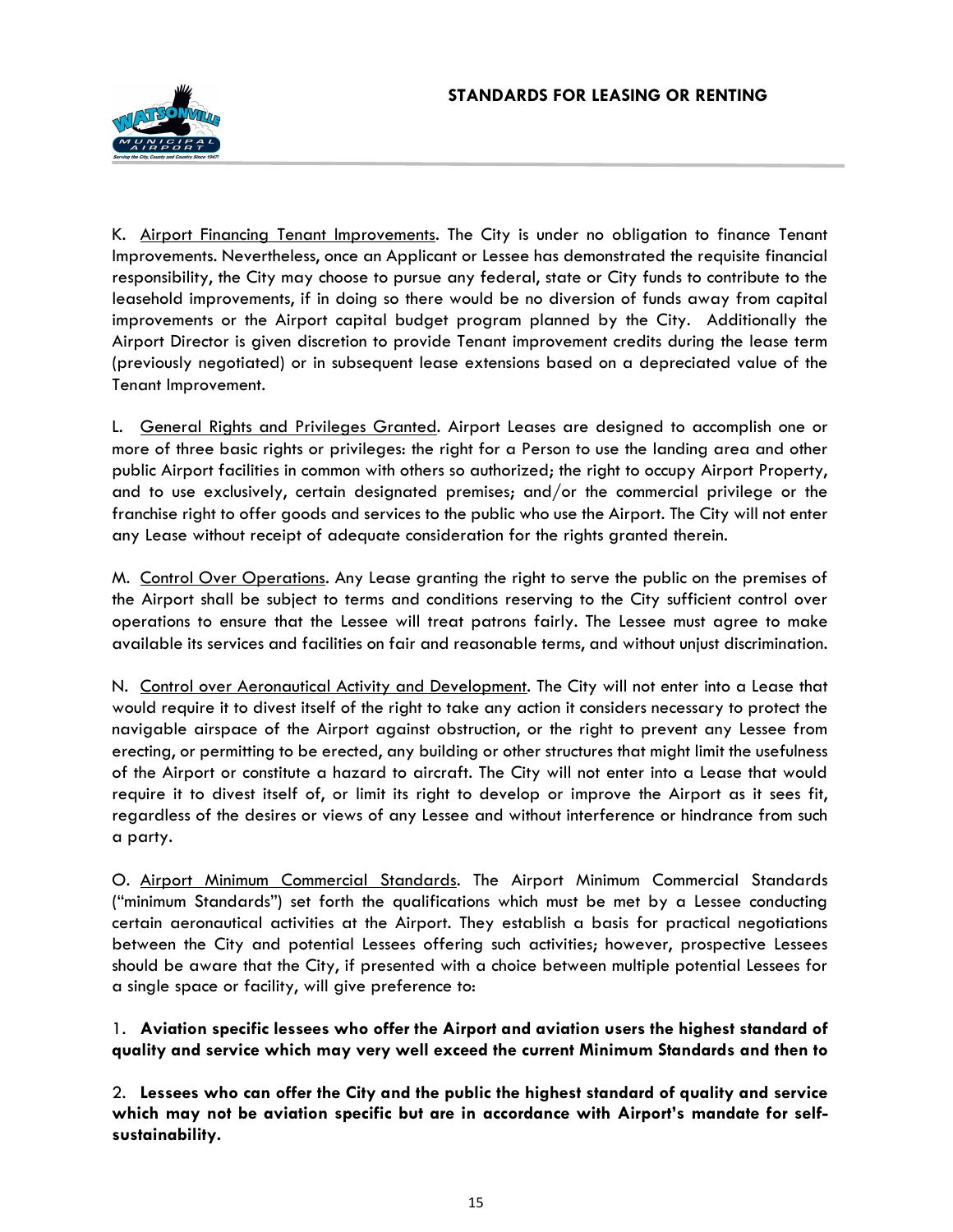#### **STANDARDS FOR LEASING OR RENTING**



Existing and prospective Lessees shall understand that the City may increase its Airport Minimum Standards from time to time, in order to ensure a higher quality of service to the public. Only in the rare circumstance, where the aviation community at the Airport has encountered difficulty in attracting a competent service entity, shall the City consider waiving an Airport Minimum Standard to allow a period of initial development. In all other circumstances, it is the policy of the City not to enter into Leases with Lessees who cannot meet the applicable Airport Minimum Standards.

P. Waivers of Immunity. The City will not enter into Leases that require it to waive any sovereign, governmental or other immunity to which it may be entitled, or that would require it to submit to the laws of any state other than those of the State of California.

Q. Indemnification. Every Lessee desiring to Lease Airport property shall agree to indemnify and hold the City, its officers, officials, agents, representatives and employees from and against any and all injuries, damage or harm, or any nature whatsoever, which may result from its use or occupancy of Airport property.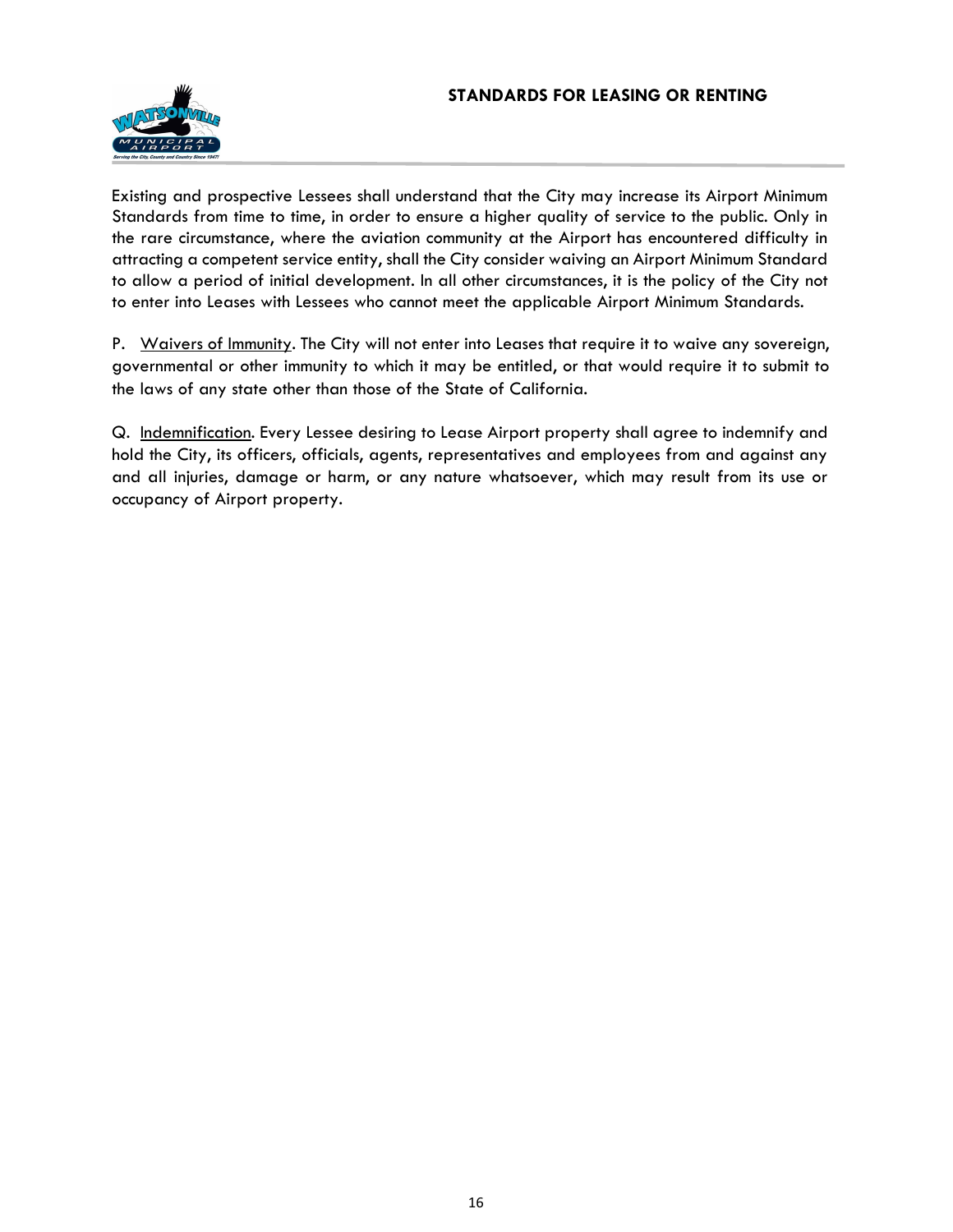

#### **Section 9 - Written Agreement**

All Persons, prior to the commencement of construction of leasehold improvements or operation of an Aeronautical Activity as defined herein, shall enter into a Lease with the City setting forth the terms and conditions by which the Person shall occupy and use Airport property. Leases entered into by the City are designed to protect the public interest and may contain more restrictive clauses than private sector leases, are to be in a form approved by the City's legal counsel and shall, at a minimum; conform to local/regional standards of tenant responsibility and liability.

Each Lease shall include all provisions required by law and obligations placed upon the City by all federal and State agencies including, but not limited to, compliance with all federal, state and local laws and regulations pertaining to the use of the leased premises. Other Lease provisions contain standard language, developed through continuous review and revision of the document for conformance to FAA regulations, real estate law, changing economic conditions and other risks associated with land ownership. A sample of that document is available for review.

# **Section 10 - FAA Required Lease Provisions**

In addition to the minimum terms and conditions listed in Section 9, each Lease shall contain provisions requiring the Lessee to furnish services on a reasonable basis to all users thereof, and charge reasonable and not unjustly discriminatory, prices for each unit or service, provided that the lessee may make reasonable and nondiscriminatory discounts, rebates or other similar types of price reductions to volume purchasers.

#### **Section 11 – Rentals, Rates, Fees, and Charges**

A. Financially Self-Sufficient. The City has an obligation to make the Airport as self- sufficient as possible under the circumstances existing at the Airport at any given point in time. Toward this end, the City, through its Leases, and by other means available to it, shall endeavor to recover the cost of providing its facilities, through rentals, fees or other charges. All Leases shall provide for adequate consideration to be received by the City in compensation for the rights and privileges therein granted. It shall be the policy of the City to seek Lease terms and conditions that, while fair and nondiscriminatory, provide the most advantageous returns to the City.

B. No Unjustifiably Discriminatory Rates. Each Lessee shall be subject to rates, fees, rentals and other charges (e.g., Airport's Rate and Fees Schedule.) as may be currently applicable to, or being received from others making the same or similar uses of the Airport, utilizing the same or similar facilities.

The City may charge different rates to similar users of the Airport if such rates are nondiscriminatory in purpose. Differences in values of properties involved, and the extent of use made of common use facilities may be factors to be considered. Seldom will each Airport user have properties of the same value nor will their use and impact upon common facilities be the same. If one Lessee is in what is considered a prime location, and another is in a less advantageous area, there could logically be a differential in the fees and charges, to reflect this advantage of location.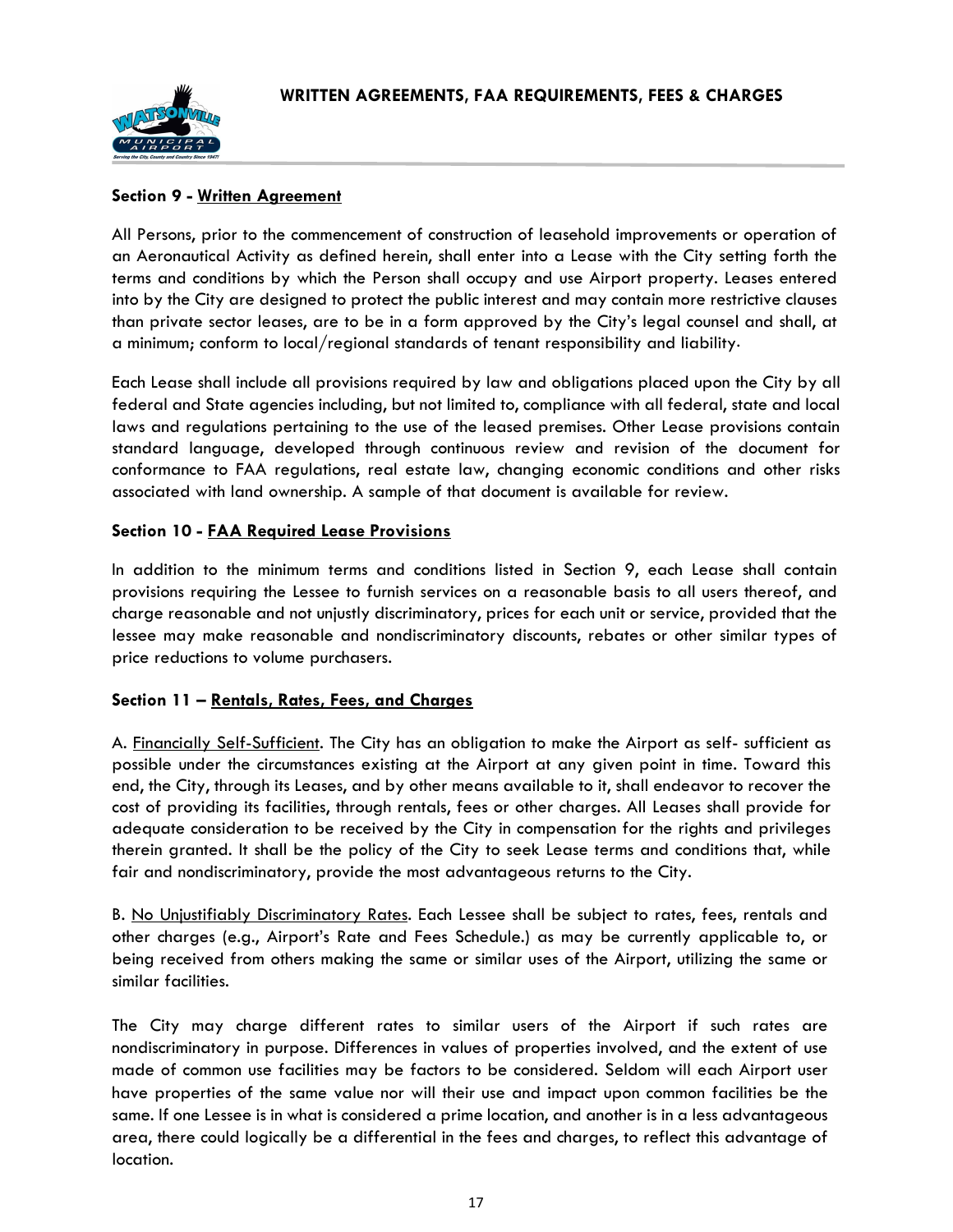

This factor might also influence the rental value of the property. If one Lessee rents office and/or hangar space and another builds its own facilities, this would provide justification for different rental and fee structures; these two Lessees would not be considered essentially similar as to rates and charges even though they offer the same services to the public.

C. Rental Rate. Competition may determine applicable rates and charges. In situations where leases are awarded as the result of competition, said Leases shall be subject to the financial terms and conditions proposed therein. Leases obtained through this process may offer returns that are higher than those being received from existing leases at a given point in time.

The alternative in a rental process is to define a rental rate based on the current market value of the subject property and then negotiating within an adopted range of pricing, based on the relative merits and local benefits identified for the particular lease agreement.

D. Periodic Adjustment of Rates. Providing for adjustments to rental rates and Airport user fees facilitates parity of rates and charges between new and long-standing Lessees and enables the Airport to remain as self-sustaining as possible under the circumstances existing at any given point in time. Each lease shall be adjusted annually in accordance with the City's adopted escalation policy and based on the Consumer Price Index for all Urban Consumers San Francisco-Oakland Metropolitan area published immediately before the Adjustment Date. All leases with a term of two years or more shall contain provisions subjecting the rental rates to a periodic adjustment of rent based on a current appraisal of comparable properties within the airport area.

Under no circumstances will the rental rates be adjusted to amounts less than the current rate in effect at the time of the review.

E. "Pioneer" Periods Disfavored. In the case of a new general aviation Lessee, offering services not previously available to the public at this Airport, the City may choose to offer reduced rental rates or other inducements to obtain a Lessee, recognizing that it may well be a non-profit venture during its pioneering period. In such circumstances, the "incentive rate" shall be offered only during a specific "pioneer" period, and shall be defined to end on a specified date. Future Lessees coming on the Airport following the pioneer period will be expected to pay the comparable standard rates and charges based on then-current values, rates and charges, and the City shall not be obligated to offer subsequent Lessees a pioneer period. Nor shall it generally be appropriate to offer an established Lessee the benefit of an additional period of reduced rates or other financial inducements, beyond the Lessee's initial pioneer period.

F. Diligent Bookkeeping Required. Income from a Lessee's Airport operations must be fully accounted for, and adequate records must be kept to evidence amounts due to the City for the various rentals, fees and charges applicable to the Lessee's operations at the Airport. The City shall be entitled to have access to such records upon request.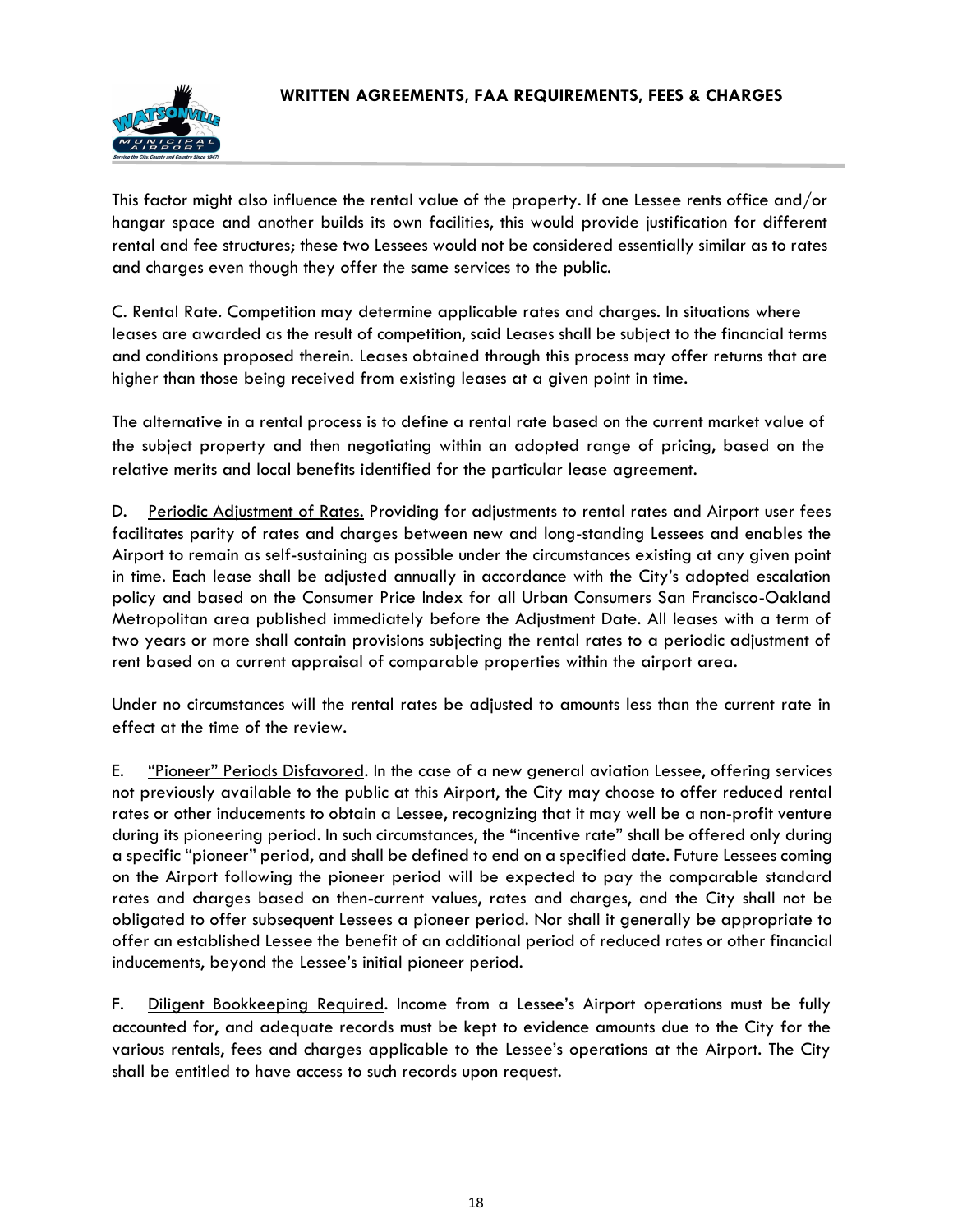# **Section 12 – Construction of Leasehold Improvements**

Through its leasing activities, the City seeks to promote consistent, attractive, and compatible highquality development and facilities at the Airport. In addition, it desires to encourage private sector investment in Airport facilities, develop and maintain aesthetic excellence, and high standards of environmental protection. As a result, the **Airport's Development Standards Policy** creates standards of development that maintain the character of the Airport and ensure all construction meets and exceeds all applicable safety standards and requirements.

Each Lease issued by the City includes the potential for Tenant Improvements of the leasehold improvements o; however, following are general provisions and policies applicable to each Airport Lease:

A. No leasehold improvements shall be designed, planned, constructed, reconstructed, or remodeled without the prior written approval of the City.

B. Any structure, devised path of travel, facility, ramp or requirement to be constructed or placed upon the Airport shall be constructed in a manner to conform to all safety and environmental regulations of the State of California and the City, and shall comply with the City's, and Airport's, current site development requirements, building codes, zoning regulations, and fire regulations as well as FAA design standards.

C. Responsibility for obtaining appropriate approvals from Federal, State and/or City authorities and complying with their various regulations, policies and standards shall be that of the Lessee. Potential tenants should be advised that any work done at the Airport may require compliance with not only state but also federal prevailing wage requirements.

D. Lessees shall obtain at their sole expense all permits required for their construction program and shall pay all taxes, permits, inspection fees, and licenses required for the construction and operation of their facilities and businesses.

E. The design of any leasehold improvement is to be carried out under the direction of a registered architect or engineer. All design drawings are to be prepared by a registered architect or engineer. Construction drawings are to be certified by their respective professional disciplines – architectural, structural, mechanical, electrical, and civil engineers.

F. The City may provide infrastructure for the proposed leasehold improvements. Absent the availability of City funding of such improvements, each Lessee may be responsible for and incur the expenses for connection to all leasehold improvements and facility requirements including public roadways, walkways, ramps, aprons, taxiways, taxi lanes, electrical power, communications, water, sewer and natural gas.